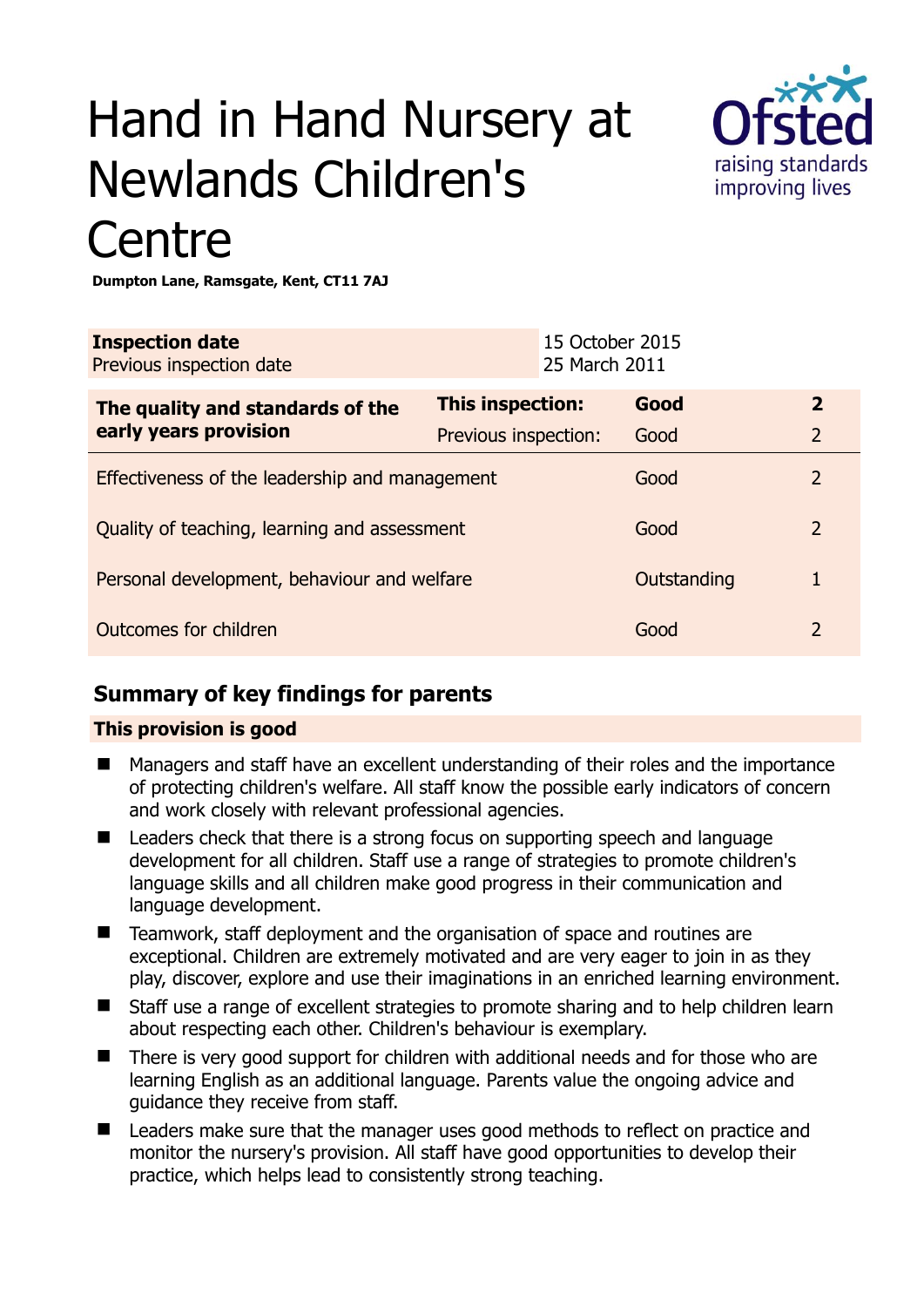### **It is not yet outstanding because:**

- Staff do not always make the most of opportunities to encourage children to think about what they are doing as these arise during activities.
- Children are not always encouraged to use their early mathematical skills when chances arise during adult-led activities.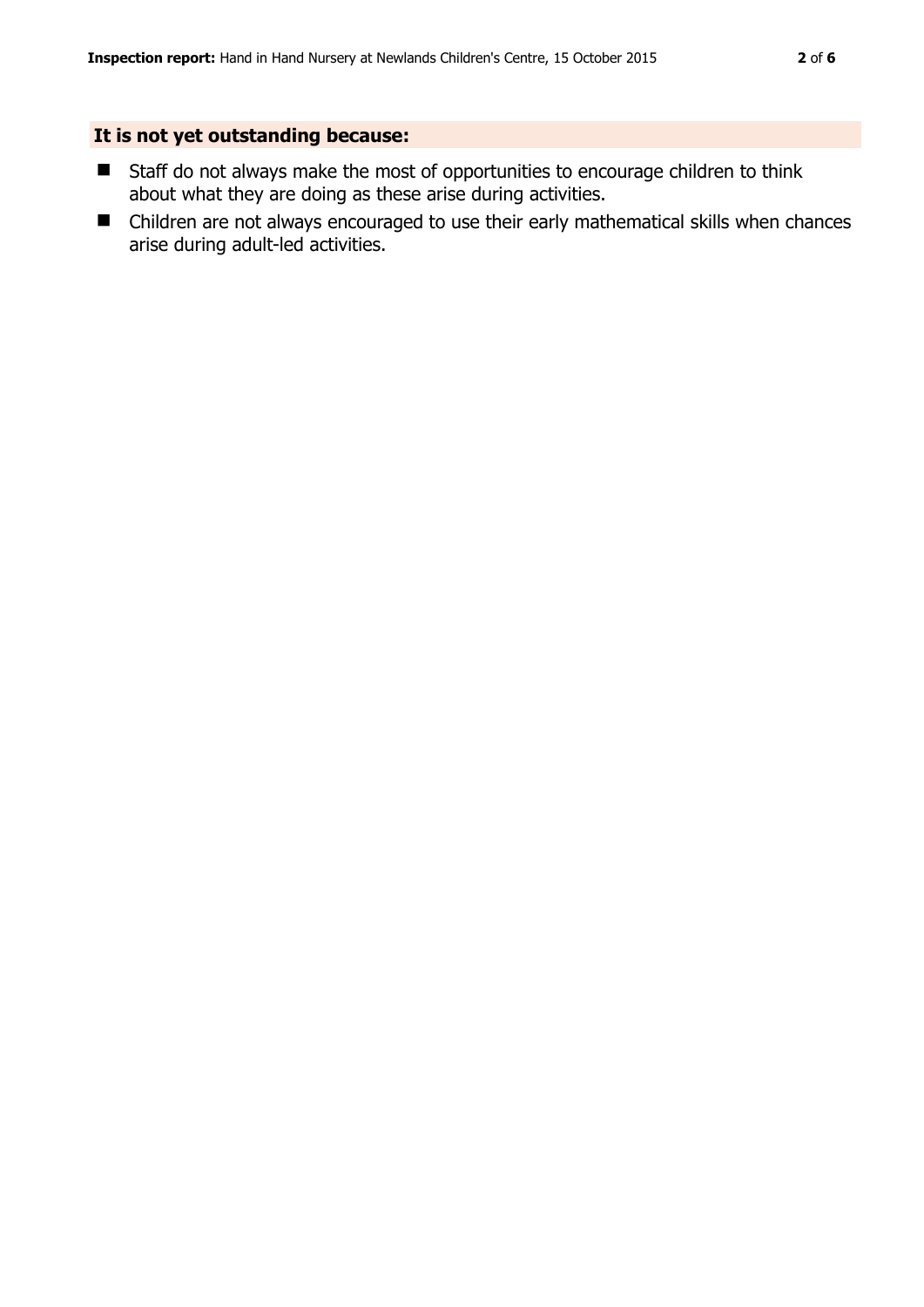## **What the setting needs to do to improve further**

#### **To further improve the quality of the early years provision the provider should:**

- enhance children's learning through making the most of opportunities to encourage children to use their thinking skills
- $\blacksquare$  encourage children to use and practise their mathematical skills when chances arise, including in planned activities.

#### **Inspection activities**

- The inspector and the manager completed a joint observation, held discussions at appropriate times during the inspection and had a meeting.
- The inspector observed children's activities and staff teaching inside and outside.
- The inspector held discussions with the special educational needs coordinator.
- The inspector looked at documentation, including a sample of children's records, planning and assessment records, and records for the suitability of staff to work with children.
- The inspector took account of the views of children, staff and parents spoken to on the day of the inspection, and of the provider's self-evaluation.

#### **Inspector**

Lisa Paisley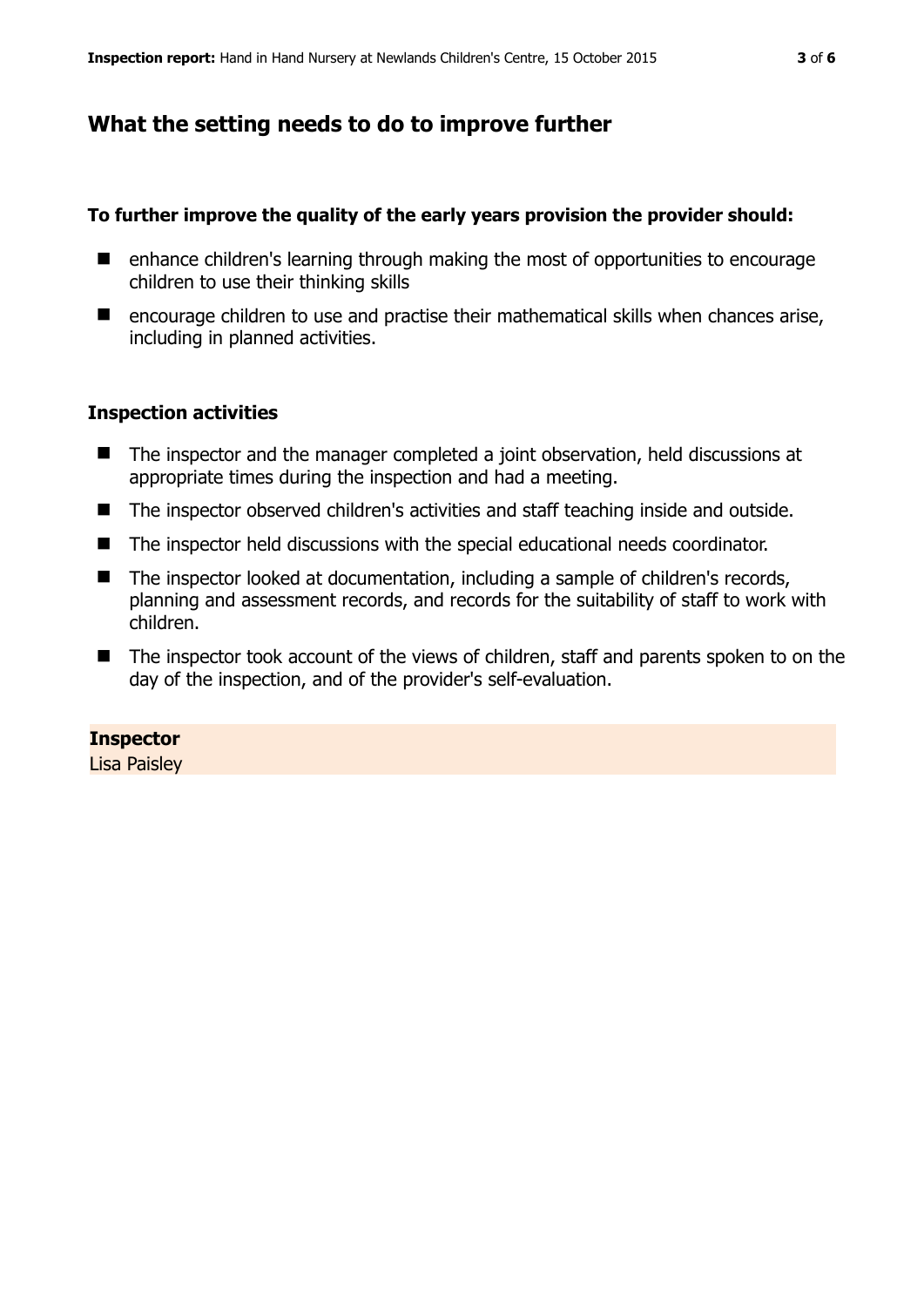## **Inspection findings**

#### **Effectiveness of the leadership and management is good**

The leadership team has a good understanding of their responsibility to ensure that dedicated staff fully implement all requirements successfully. There are robust recruitment and induction arrangements to enable suitably vetted and well-qualified staff to work directly with the children. Child protection training is a fundamental part of the induction process and is a key feature in the supervision arrangements. Safeguarding is effective. Partnerships with key agencies are good. There are strong partnerships with local schools. These allow staff to share information to provide continuity in children's care, learning and development and to help support the move to school.

#### **Quality of teaching, learning and assessment is good**

Staff quickly and effectively observe and assess children's development from entry and use this information well to plan for children's future learning. Children have fun while they learn through play. All children have extremely good opportunities to explore and to use their imaginations in their play. For instance, when brushing wet mud on paving stones children use magnifying glasses to observe the patterns and brush strokes. All children are developing strong foundations helped by the strong focus on communication and language development and carefully planned physical activities. For example, younger children enjoy balloon play where they practise their physical skills. Older children have good opportunities to use equipment that supports their literacy and mathematical development.

#### **Personal development, behaviour and welfare are outstanding**

Staff provide exceptional support for children's emotional and social well-being in preparation for moving on to school. Detailed information is shared with new settings to help transfers go smoothly. Children are very confident and work extremely well together, taking turns and sharing happily. Promotion of children's self-esteem and confidence is a feature of staff practice. Children learn to share and talk about their thoughts and feelings. Staff promote children's good health extremely well. Children choose for themselves from an extensive range of selected healthy options at snack time. They are extremely independent and are provided with excellent opportunities to develop further their personal skills. They help with nursery routines and practices extremely willingly, such as clearing away their plates and cutlery.

#### **Outcomes for children are good**

All children, whatever their learning needs or backgrounds, make good progress. They gain very positive attitudes to learning and are very eager to engage in the activities. They develop the skills they need for the next stage in their development, including starting school. For example, they develop their hand coordination well to take steps towards learning to write. Older children learn to listen closely and to follow staff instructions.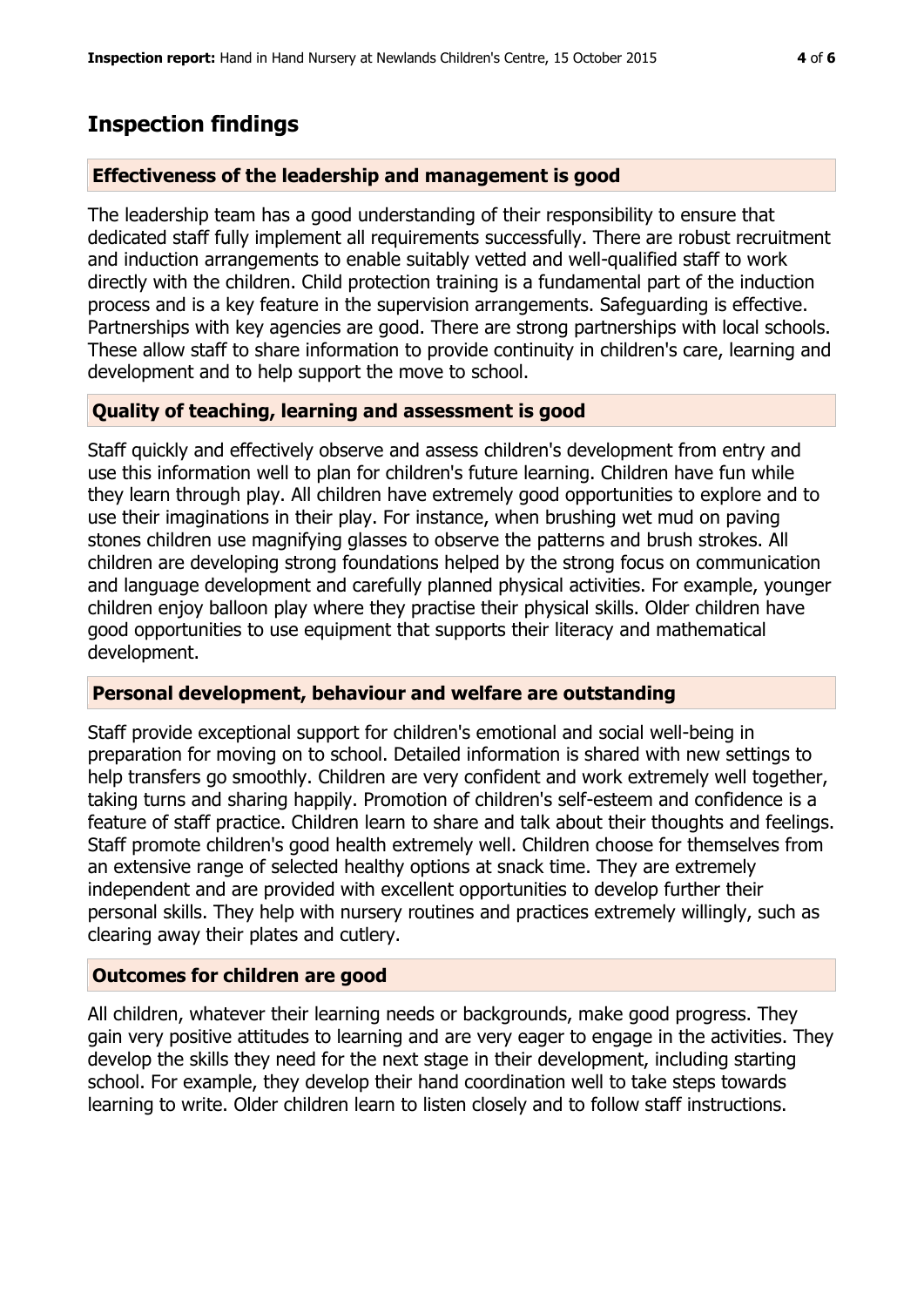## **Setting details**

| Unique reference number            | EY336529                   |  |
|------------------------------------|----------------------------|--|
| <b>Local authority</b>             | Kent                       |  |
| <b>Inspection number</b>           | 986588                     |  |
| <b>Type of provision</b>           | Full-time provision        |  |
| Day care type                      | Childcare - Non-Domestic   |  |
| Age range of children              | $2 - 4$                    |  |
| <b>Total number of places</b>      | 44                         |  |
| Number of children on roll         | 31                         |  |
| <b>Name of provider</b>            | Thanet Early Years Project |  |
| <b>Date of previous inspection</b> | 25 March 2011              |  |
| <b>Telephone number</b>            | 03000 420994               |  |

Hand in Hand Nursery at Newlands Children's Centre registered in 2006. It located in the grounds of Newlands Primary School in Ramsgate, Kent. There are 11 members of childcare staff. Of these, 10 hold relevant qualifications, including two with Early Years Professional Status. The nursery opens on weekdays during school terms. Sessions are from 8am until 3.30pm. The nursery is accredited to receive government funding to provide free early education for children aged two, three and four years.

This inspection was carried out by Ofsted under sections 49 and 50 of the Childcare Act 2006 on the quality and standards of provision that is registered on the Early Years Register. The registered person must ensure that this provision complies with the statutory framework for children's learning, development and care, known as the Early Years Foundation Stage.

Any complaints about the inspection or the report should be made following the procedures set out in the guidance 'Complaints procedure: raising concerns and making complaints about Ofsted', which is available from Ofsted's website: www.gov.uk/government/organisations/ofsted. If you would like Ofsted to send you a copy of the guidance, please telephone 0300 123 4234, or email enquiries@ofsted.gov.uk.